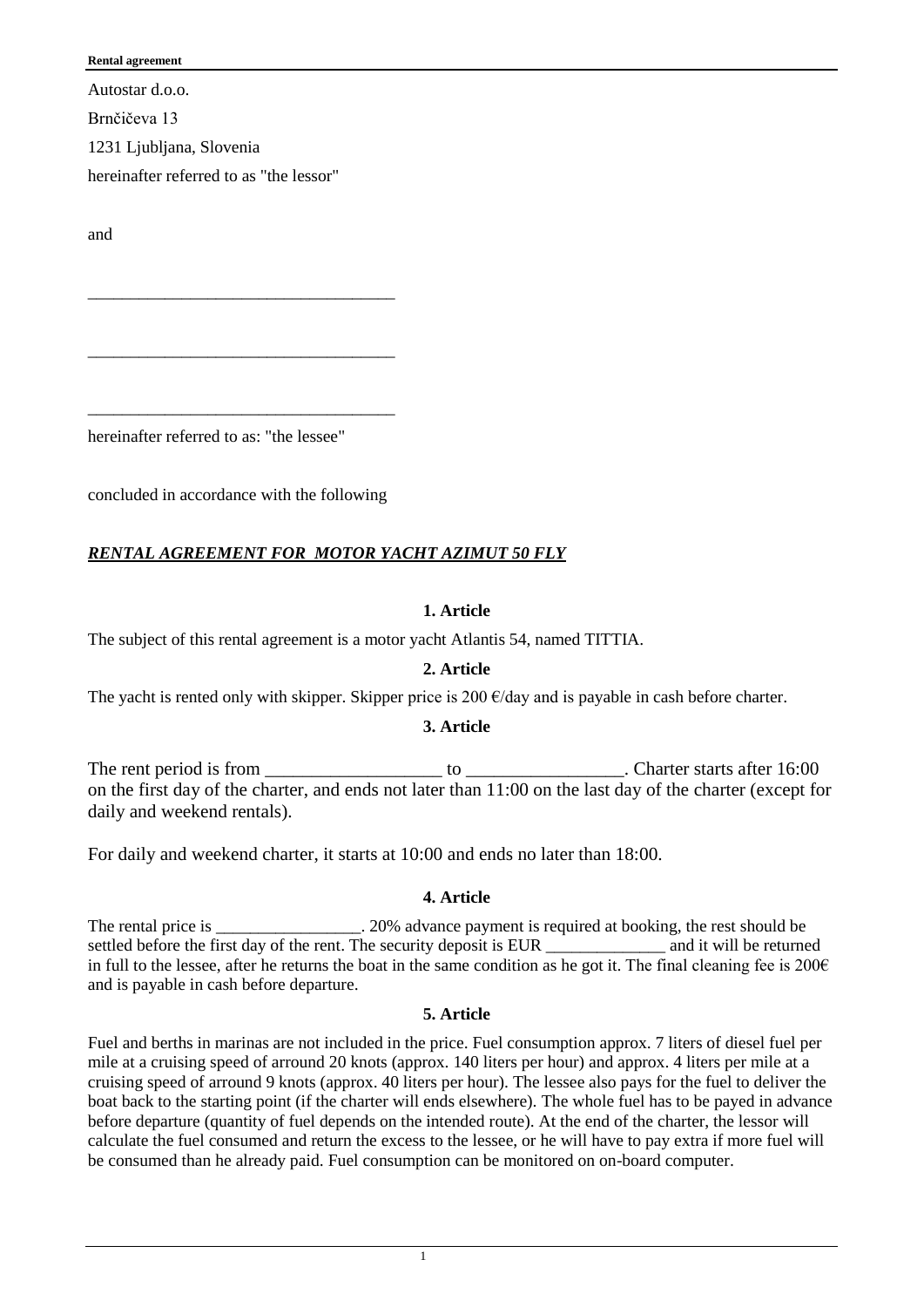**6. Article**

Lessee and lessor should carefully check the boat before departure and all the damages or irregularities must be written in both copies of the contract and must be signed by the lessee and the lessor or the person who surrender the boat to the lessee. Damages or irregularities that were not recorded before tha start of the rent, could not be claimed afterwards and the lessee is responsable for them, except in the case of hidden damages or irregularities that couldn´t possible be determined by the lessee.

### **7. Article**

The boat is registered for 14 persons. There can be only as many persons on board as it was agreed before the rent, but in any case not more than 14 (including skipper).

### **8. Article**

The boat is insured (with 1% deductible) and regularly serviced and maintained. Unfortunately failures and problems are quite common on boats (old and new), usually when least expected. We will do everything to fix any eventual failure or problem as soon as possible, to ensure your holiday will not be disturbed in any way. If this won´t be possible, please note that a replacement boat is not provided. There is also no compensation for lost holiday due to failure or damage on the boat. Only the unused portion of the rent will be refunded to you. Or you may rent the boat free of charge some other time (when the boat will be available), for the number of days you couldn´t use it last time because of failure or damage.

### **9. Article**

Your safety on-board is our first priority, so the route and navigation will be always adjusted to the weather and sea conditions. The skipper keeps a close eye on the sea conditions and the weather forecasts for sailors, and may decide that the weather and the sea are not safe and comfortable enough for navigation. In such a case, it will be necessary to wait in a safe place for better conditions. This can sometimes take several days. No compensation is provided in the event of bad weather. However the charter can be postponed for some other time, if the boat will be available at that time.

### **10. Article**

Smoking on-board is not permited. Please follow skipper's instructions, as well as local laws and regulations. The lessee undertakes to comply with all laws and regulations, otherwise he or she will be held responsible for the consequences. Ignorance of laws and regulations does not release the liability. The lessee is also responsible for any damage caused by him to other persons and things.

# **11. Article**

The lessee got the boat in perfect condition, with all the necessary equipment and documents and must return it same to the lessor. The Lessee will treat the boat and equipment as a careful master and is responsible for any damage, malfunctions and loss of equipment or documents caused by him.

# **12. Article**

The lessee received written instructions for use and safe navigation, which are part of this contract.

# **13. Article**

The lessee and the lessor will resolve all disputes amicably, but in case this is not possible, they agree the Court in Ljubljana, Slovenia is competent to resolve all disputes between them.

# **14. Article**

This agreement is drawn up in two identical copies, of which the lessee and the lessor receive a copy of each and come into force with the signature of both parties.

*We wish you a nice holiday on–board our yacht.*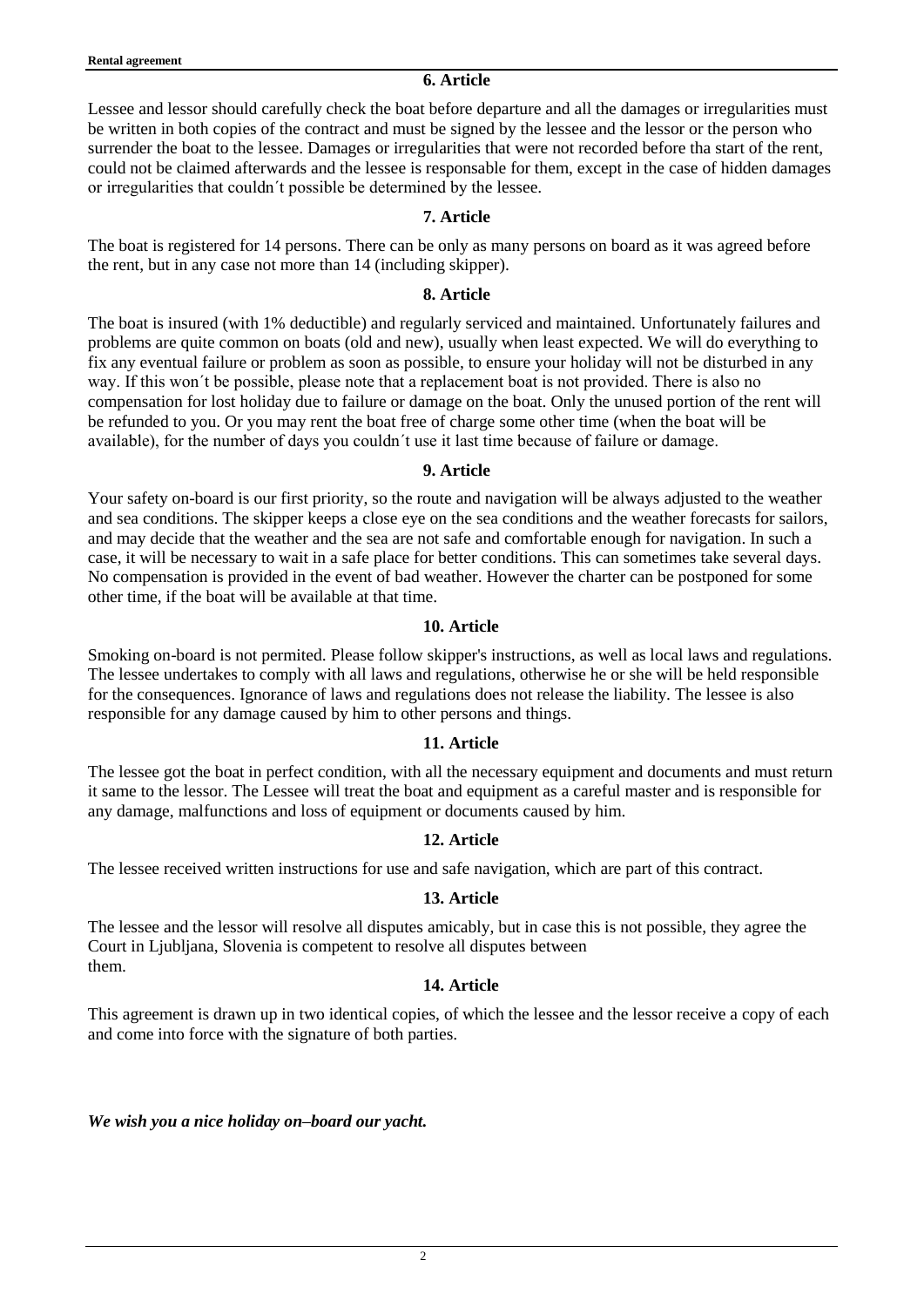Date:\_\_\_\_\_\_\_\_\_\_\_\_\_\_\_\_\_\_\_\_\_\_\_\_\_\_

LESSEE: LESSOR:

\_\_\_\_\_\_\_\_\_\_\_\_\_\_\_\_\_\_\_\_\_\_\_\_\_\_\_\_\_\_\_\_ \_\_\_\_\_\_\_\_\_\_\_\_\_\_\_\_\_\_\_\_\_\_\_\_\_\_\_\_\_\_\_\_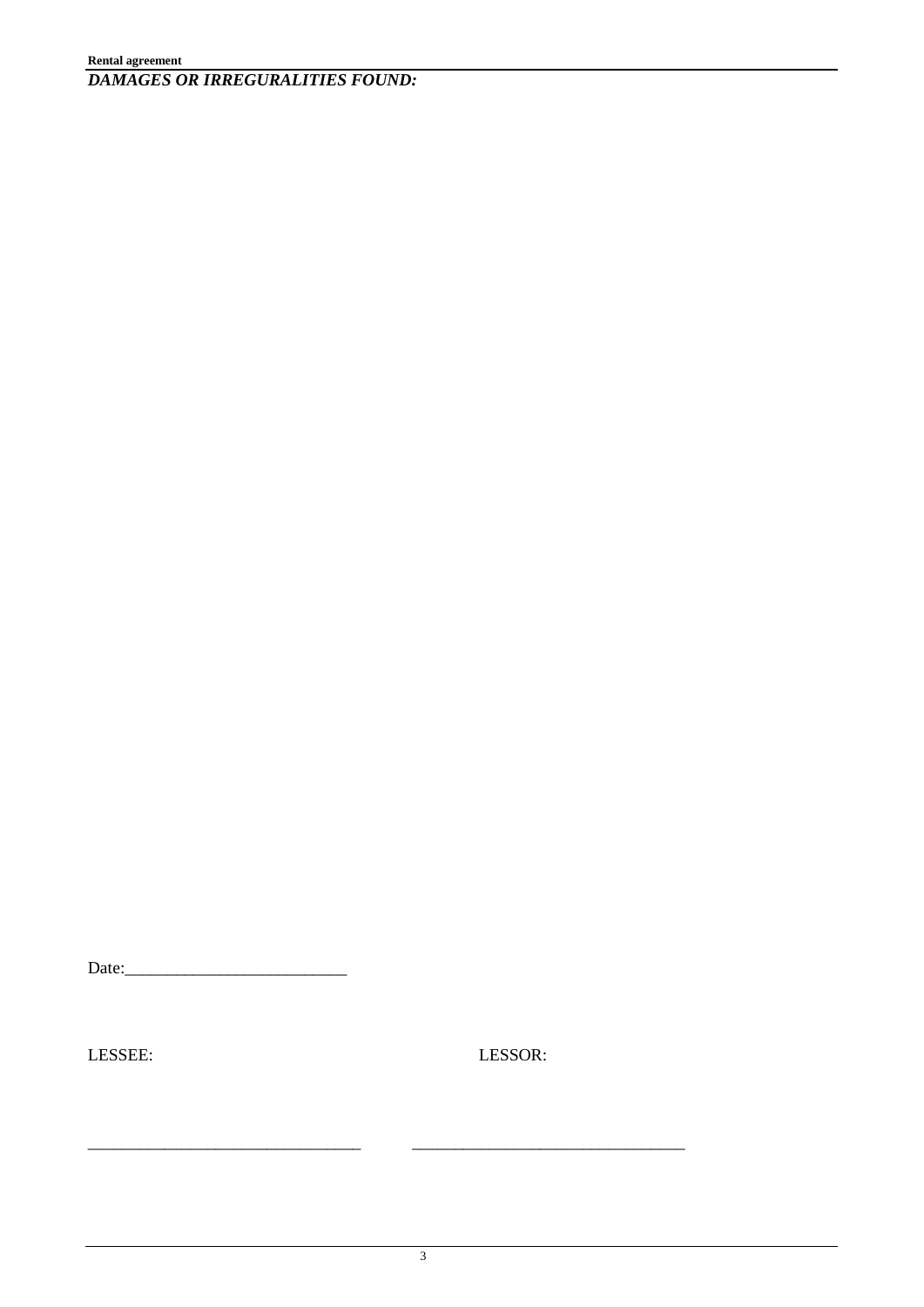To avoid unnecessary problems and concerns, please feel free to them before sail on a journey carefully read, because you will probably save many inconvenience avoid unnecessary damage and saves you a bad mood on a well-deserved vacation.

# *1. Departure and navigation:*

- Before untie turn on both the engine and the bow thruster - bow thruster (this also during the voyage after certain period of time and it can happen that does not work just when you need it most, so always check before maneuvering, or is lit). Light it by first pressing the power, wait a few seconds (three to four beeps)

and then again press the power button. Switch it off so that once you press the power button. Bowthruster

can be operated continuously for a long time, but at shorter intervals as it may burn out.

- Before you sail, make sure that you are not in any way tied or connected to the coast (with a rope or

cable eletktričnim) and close all the windows, because you otherwise during the voyage wet the

inside of the vessel.

- Check the condition of the fuel and turn on the GPS plotter and depth. Depth

needs some time to "establish" the correct depth and never 100% reliable, so do not rely on it and

always check the depth on the map or GPS plotter.

- After the departure of driving with minimal facilities (with the gear lever in a position to drive forward, without throttle) until the engine is not warmed up to 75 degrees. Until then plants should not exceed 1,000 revolutions per minute, because if not, this can lead to damage to the engine

- While the engine warmed up to someone from the crew picks up all the fenders and makes the ropes (under the rear bench seat in the cockpit).

- Only when the engine temperature rises above 75 degrees, you can start adding gas and izglisirate. The

vessel izglisira at approximately 17 knots, the most economical shipping is at about 22 knots, or

about 2,000 establishments.

- S switches trim adjust the position of the vessel during gliding. Each switch is controlled by its side of the vessel. When you press both switches up the bow drop when you press the right button up, drop right side of the bow and vice versa for the left side of the bow. When you press both buttons down the drop feed and raise the bow when you press the right button down on the right side of the drop feed and vice versa for the left side of the feed. Switches do not hold too long, but in short intervals with continuous verification of the position of the vessel. In doing so, be careful because the vessel may become unstable if it is too tilted to one side.

- Please You that before sailing ask about the local legal regulations and respect at all times. In particular, attention should be directed to the swimmers and distance from the coast between gliding.

# *2. Landing:*

-Before landing prepare the ropes and install fenders and check if they are at the right height, depending on the height of the pier or neighboring boats.

- Check if the bow thruster on and, if necessary, turn it on.

- During the landing and departure is best to put the steering wheel in the middle position (rudder

indicator is on autopilot (in the form of bars) and operate the vessel itself with the gear lever

(without throttle). Right arm will continue to move the bow to the left and the right lever will move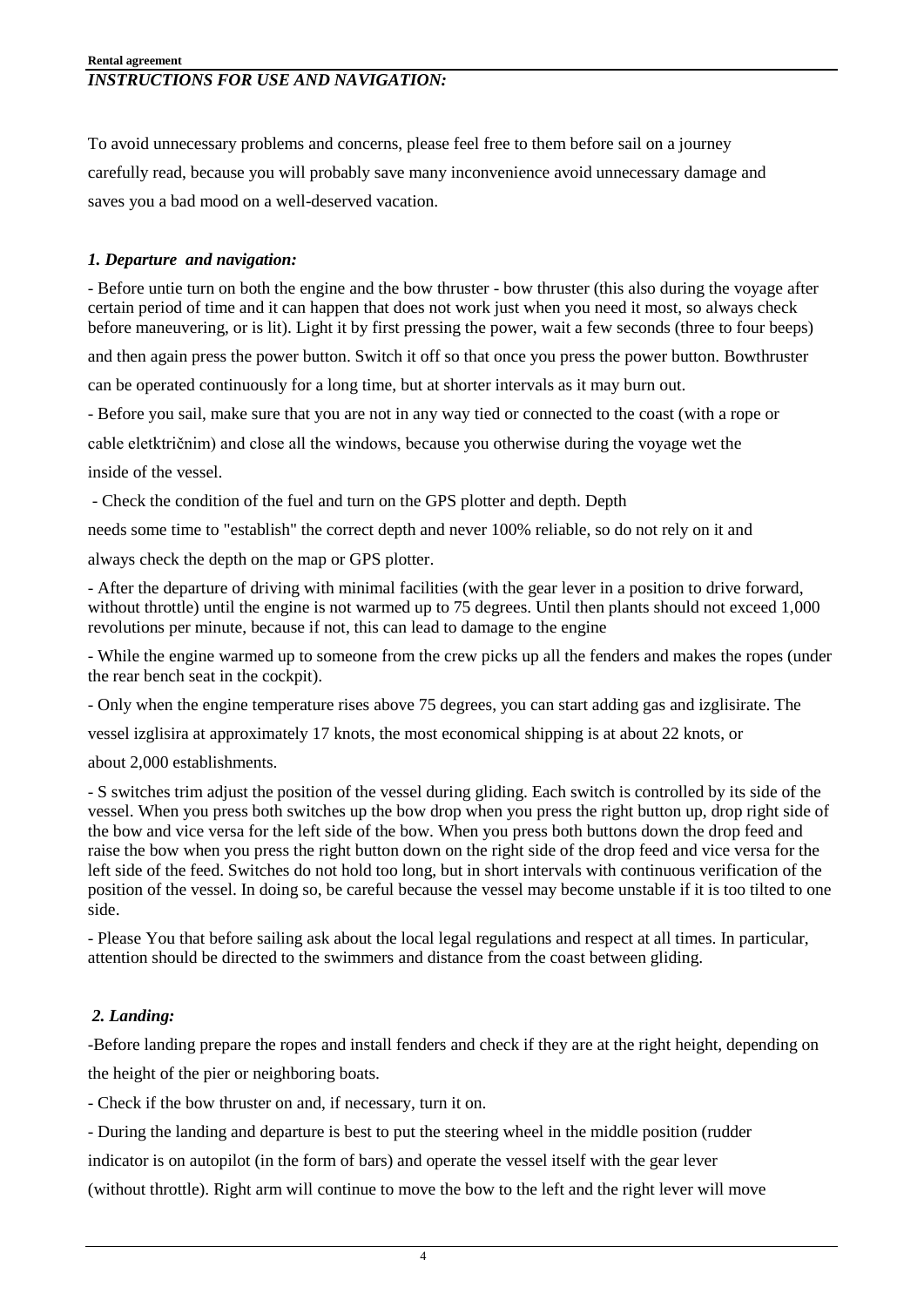back feed to the left and vice versa for the left arm. Left arm forward and right arm back will spin the boat around its axis in a clockwise direction and bratno right arm forward and left back ... Pay attention to the delay in the operation because the boat more than Rental agreement 17 tonnes and slow response. The boat is fairly easy to maneuver when it once accustomed. We recommend that you take before sailing for some time and in a safe cove try to maneuver and to determine how the vessel responds to certain commands.

- The most simple is that the first landing and mooring close to the rear part of the vessel and then use the bow thruster the front part of the vessel. In the departure and landing, always follow any wind and the associated drift of the vessel (which is strong wind may be significant) and customize it the way of maneuvering

- Make sure that the vessel will always be safely berthed or anchored, even for unforeseen weather conditions.

- Turn off the engines only when you are securely attached. To do this, press the button for switching off the

engine and turn off both contacts. Do not leave the keys on the board when you're not on it, and do

not leave the vessel and equipment unattended.

### *3. Anchoring:*

- The anchoring is best on sandy bottom. At the bottom of the stone or grass anchor worse case. The best depth for anchoring is about 5 meters.

- Stop the scheduled over the city anchoring and start dropping anchor, then no throttle shift into reverse and lowering the anchor slowly plujte reverse until you release the desired chain length (typically at least four times the water depth). Be sure to water depth (in order not to get into too shallowly water) and the distance to other vessels (note the possible turningcirculation and vessels around the anchor). Once you've dropped enough to stop the chain from dropping and move the gear lever into neutral and let it anchor the boat stops. If the boat despite the strained chain does not stop, it means that the anchor is stuck and you need to repeat the process. Never keep the engine in the drive when stretched chain.

- Always release enough anchor chain, so the anchor will not be lifted. The boat must adhere lowered the chain and not the anchor. The rule is that you should be lowered 4-5 times as many chains as water depth (ie 20-25 meters of chain 5 meters depth).

- On departure start your engines and engines with the help of slowly move towards the anchor and anchor chain at the same time cheer. Never move or do not pull on the vessel by means of an electric anchor winch, but always with the help of engines.

- Never drop and do not lift anchors at the engine switched off, because otherwise you will destroy the battery.

- Make sure that you anchor chain or rope from reaching the propellers, as this would lead to severe damage to theengine. If propellers ever caught in the chain or rope (or anything else), you must immediately move

to idle.

- Always make sure that the anchor until the end of the raised and securely attached to the bed, because you can is not the case during the voyage begins sling around and cause serious injury to the vessel.

- Care should be taken even that would not be during the voyage accidentally pressed the button for dropping anchor. If this happens, immediately stop the vessel and lift the anchor back.

### *4. Using the toilet:*

- Please don't throw in the toilet anything which previously was not "consumed" because this would damage the pump and macerator or clogged toilet.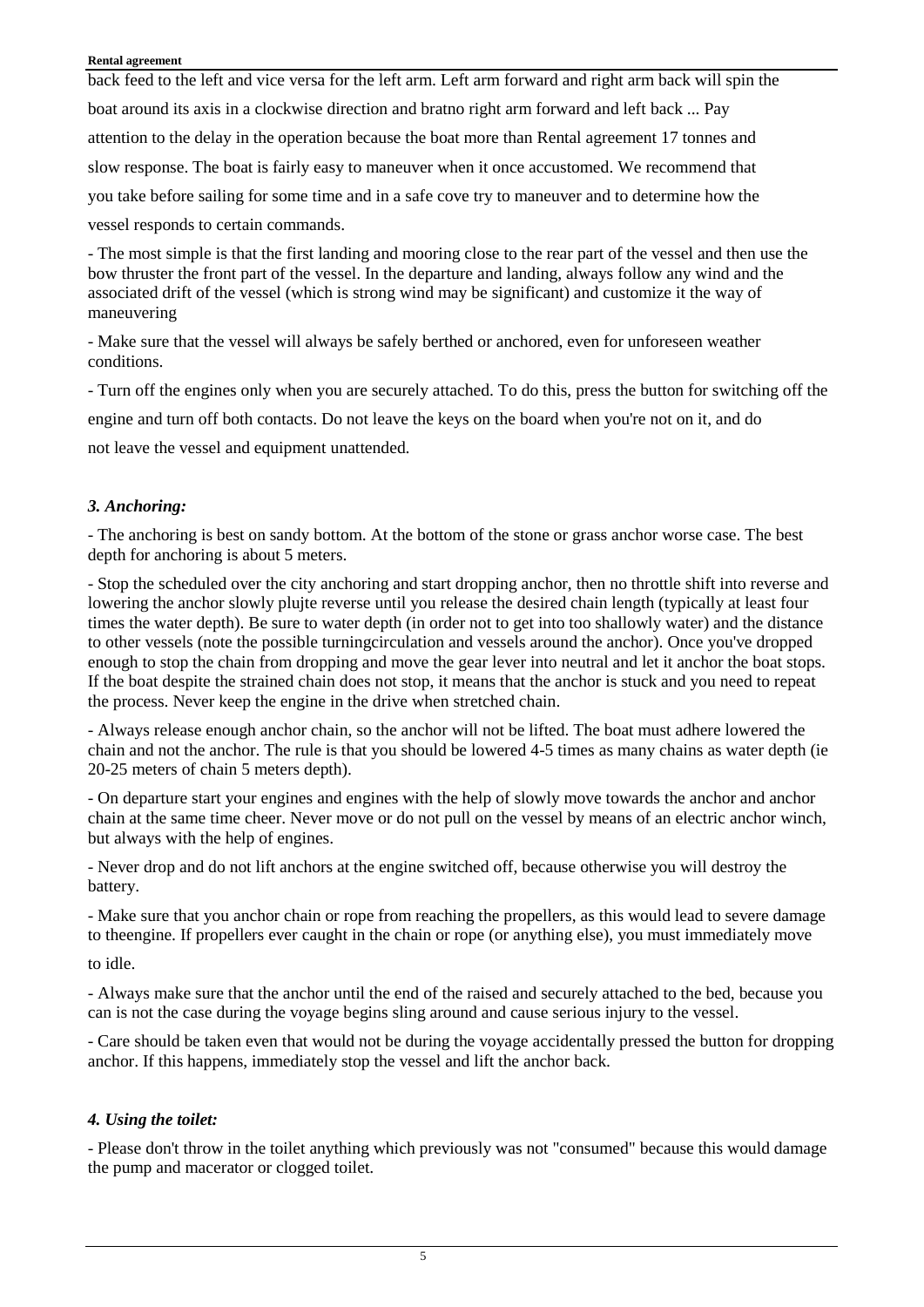- Don't even throw toilet paper in the toilet, because it will be blocked. Put the toilet paper in the waste bin, which is located next to the toilet bowl.

- Flush button is located above the toilet bowl. Before using the toilet press the button BEFORE, after use press the button AFTER.

- After each use, flush the toilet mandatory if there is no content stagnant in the pipes, causing odors and permanent damage to the pipe (the stench will be looking at the tubes and can no longer be eliminated). At least once a week, pour some liquid to disinfect the toilet and rinse.

## *5. Batteries, mains connection and use of the generator:*

- 24V voltage on the vessel operated by pressing the red switch, which is located in a locker in the cockpit (when you turn on the red light in the switch). Switches do not turn off during the voyage or when you are connected to 220V, as this would damage the alternator, batteries would not be filled during the voyage.

- IMPORTANT: The battery voltage should never drop below 24V. This would become useless batteries (to withstand only a third of the time or less). You can check the battery voltage on the control panel at the krmiulu and as drops below 24V activate the generator, or connected to a 220V supply. The generator has a

very low power consumption (approximately 3 L / hour) which is a negligible cost compared to new

batteries, which are very expensive (over 1,500 Euros for a set of batteries).

- Generator switch on the Control Panel button GEN. The generators do not turn on during the voyage (since it had not cooled) or when you are connected to the mains, as by damaging.

- Connect the mains connection is located in the cockpit. When you connect to the mains, check the travel computer, if the voltage is 220V or more. If the voltage is lower than 220V or if the voltage fluctuates (which sometimes happens in the smaller islands) may fail and damage to consumers on board, so in this case prefer to turn a generator.

- The biggest electricity consumers are water heater, refrigerator, hydraulic gangway, anchor winch and various pumps, so be careful when using these users, when you are not connected to the 220 V voltage in order to avoid too quickly drained batteries.

- With normal use, the batteries last for about two days before their voltage drops to 24V.

- Air conditioning and heating, stove and microwave oven only work when you are connected to 220V or when you turn on the generator.

# *6. Fuel tank and bilge pumps:*

- The fuel tank two, their total capacity is 2,220 liters of diesel fuel, but never pour account for more than 2,000 liters. If you poured over the oil during the voyage began to pour through the breather, which will cause odor and discharge of oil into the sea.

- Bilge pumps are 4 and are activated automatically when the water level rises in the quagmire. Manually turn them on by pressing the red button located on the steering wheel.

# *7. Water tank and plumbing:*

- Hose for filling the water tank is located in the cockpit.

- The water tank is filled through an opening in transition with the word WATER. Capacity water tank is 550 liters.

- The pump for the water turns by turning WATER PUMP. When the switch is turned on, the water pump automatically activates when there is not enough pressure in the system. Usually this is when it is open to any faucet, but can also be included in the meantime, if the pressure in the system drops. The pump is

automatically stopped when it reached the appropriate water pressure in the supply line. In case you

completely run out of water in the tank and the pump itself does not stop and continued in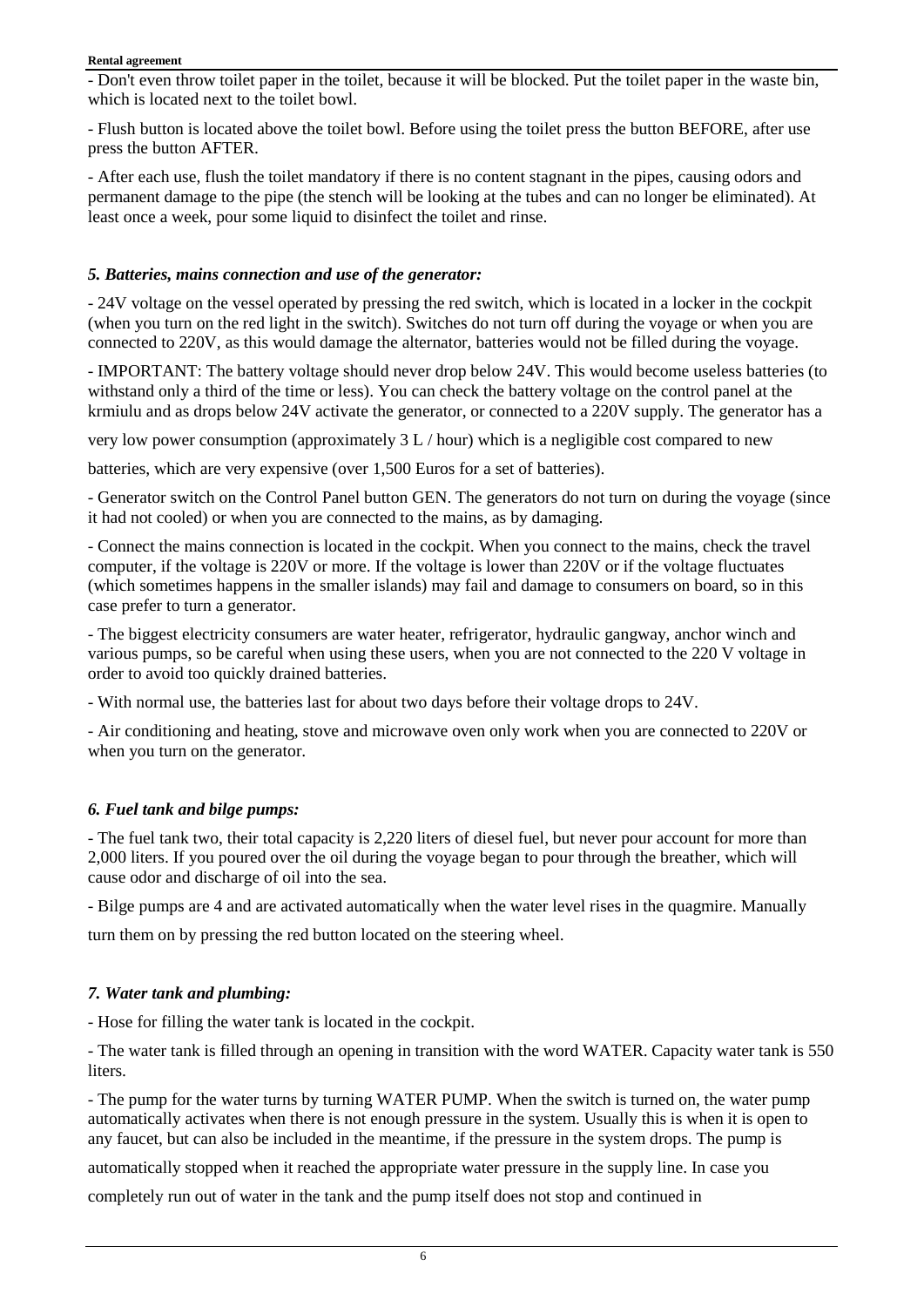operation, it is necessary in this case to refill the water tank ugasntiti switch WATER PUMP, because

otherwise the pump burned out.

- Shower on the stern is located at the entrance to the cockpit. First, set the temperature of the water, and then press the button on the handle of the shower itself. Make sure that they are not getting burnt because the water can be very hot. Plastic shower hose to feed is approximately 1.5 meters long and do not pull it out by force, because it can be broken.

- Heating water can be activated by turning WATER HEATER, but we suggest that you turn off when you are not connected to the 220 V voltage or when not using the generator because consume much electricity.

### *8. Air conditioning - heating, refrigerator:*

- Air conditioning and heating works only on 220 V voltage or when the generator is turned on. Light it by turning the knob AIR CONDITION on control panel and controlled via the control panel on the wall. Salon and cabin each have their own separate air-conditioning and each with its own control panel. Under the sofa

on the left side of the salon and on both sides of the bed in the cabin ownership grate grille, under

the bed in a small cabin but the grille for air outlet which can not be concealed because it would

impede the flow of air. The recommended temperature is 22 degrees Celsius.

- Air conditioning for its operation uses sea water, so do not be surprised when the right of the ship's side appeared jet of water.

- Some marine (especially on the islands) do not have a steady voltage, so you may happen to be, in this case, the air shut off on the screen can be read out error due to voltage drop. In this case, the climate does not turn on anymore because it might be spoiled. - Refrigerator is activated by turning REFRIGERATOR on control panel.

## *9. TV and Radio / CD Receiver:*

- Televisions are three, one in the lounge and each cabin and operate on 24V voltage. In almost every major movement of the vessel is required to reset the programs that you can do with a remote control and follow the instructions for setting programs. On the boat are also two radio with CD čitalcema (an in the lounge and the other on the flybridge.

# *10. Dinghy:*

- Dinghy is located at the stern step, the hydraulic gangway. Dinghy should be installed so that the foot of the engine will not watch too much out.

- Before lifting the boat at the stern step, you need to raise the motor in the raised position.

- When lifting and lowering the auxiliary boat, make sure that the leg motor not to damage the feed step.

- Before you sail, always check if the dinghy attached, as you will otherwise slip during the voyage the vessel.

- Dinghy should always be when not under the control of chained with a padlock. Also, you do not

leave unattended tied to the land, because it may happen that it is stolen.

- Pump for dinghy is located in the cockpit.

- The engine is four stroke and runs on 95 octane unleaded gasoline. Before ignition, check that the fuse in place, if you have enough gasoline if the fuel tap is open and if the air screw at the top of the tank is opened. - The fuse for the ignition Dinghy, is located at the command panel.